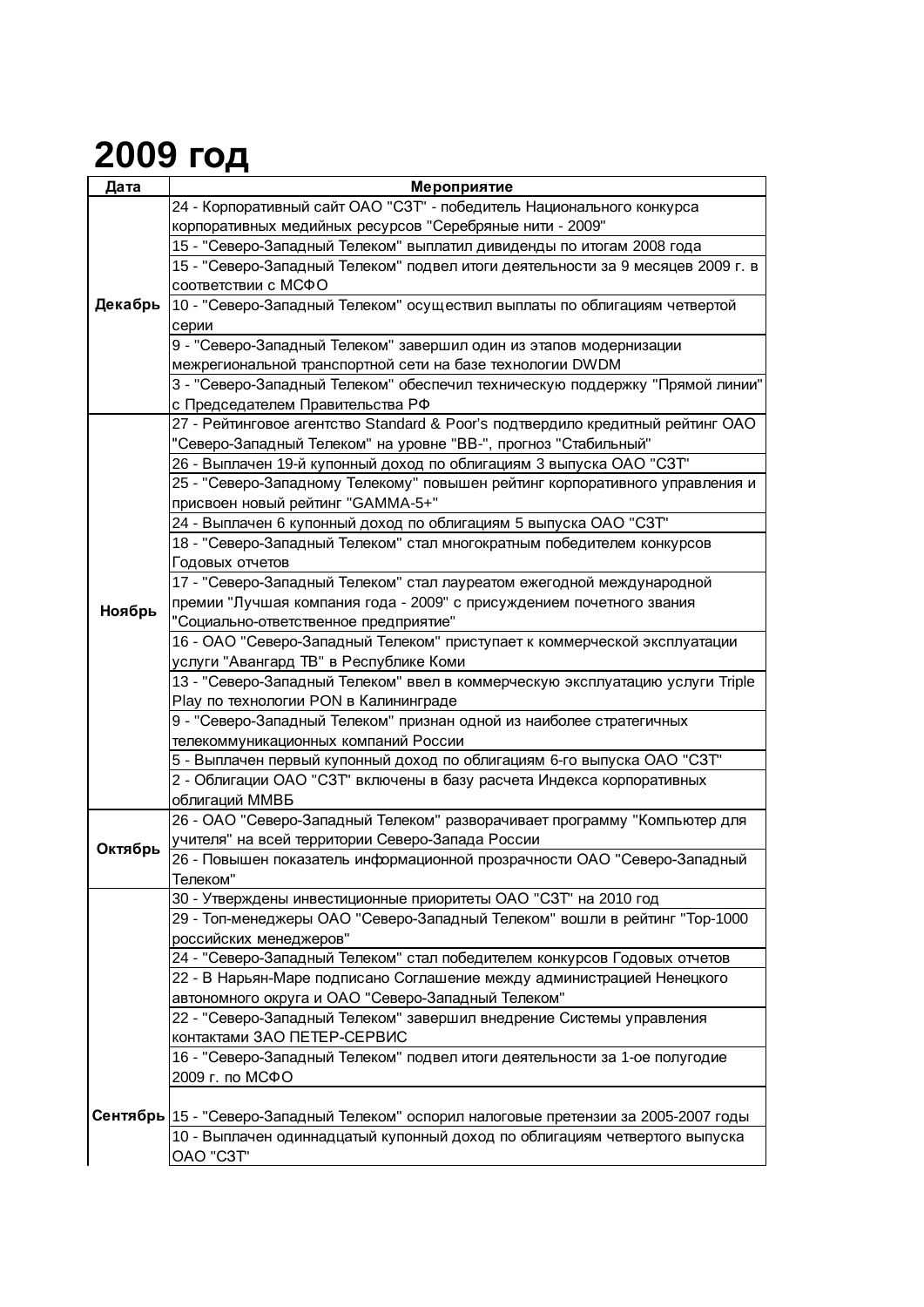|        | 09 - На ФБ ММВБ начались торги облигациями ОАО "Северо-Западный Телеком"                                     |
|--------|--------------------------------------------------------------------------------------------------------------|
|        | шестого выпуска                                                                                              |
|        | 08 - "СЗТ" опубликовал Отчет о корпоративной социальной ответственности                                      |
|        | 03 - Национальный рейтинг корпоративного управления ОАО "Северо-Западный                                     |
|        | Телеком" повышен до уровня "НРКУ8"<br>03 - Подписано Соглашение между администрацией Псковской области и ОАО |
|        | "Северо-Западный Телеком"                                                                                    |
|        | 01 - ОАО "Северо-Западный Телеком" и Северо-Западный банк Сбербанка России                                   |
|        | (ОАО) подписали Соглашение о сотрудничестве                                                                  |
|        | 27 - Выплачен восемнадцатый купонный доход по облигациям третьего выпуска                                    |
|        | OAO "C3T"                                                                                                    |
|        | 25 - Выплачен пятый купонный доход по облигациям пятого выпуска ОАО "СЗТ"                                    |
|        | 21 - "Северо-Западный Телеком" открыл "Флагман" в Республике Коми                                            |
|        | 20 - Зарегистрирован отчет об итогах выпуска облигаций ОАО "Северо-Западный                                  |
|        | Телеком" серии 06                                                                                            |
| Август | 20 - Рыночная доля ОАО "СЗТ" в сегменте корпоративных клиентов СЗФО по                                       |
|        | итогам 1 полугодия 2009 года достигла 20,7%                                                                  |
|        | 05 - "Северо-Западный Телеком" успешно разместил 6-ой облигационный заем                                     |
|        | 04 - Fitch Ratings присвоило рейтинг 6-му облигационному займу ОАО "Северо-                                  |
|        | Западный Телеком"                                                                                            |
|        | 03 - PA Standard & Poor's присвоило рейтинг 6-му облигационному займу ОАО                                    |
|        | "Северо-Западный Телеком"                                                                                    |
|        | 31 - "Северо-Западный Телеком" подвел итоги за 1-ое полугодие 2009 г.                                        |
|        | 30 - Определен новый состав Правления ОАО "Северо-Западный Телеком"                                          |
| Июль   | 21 - Определен новый состав Комитетов Совета директоров ОАО "Северо-                                         |
|        | Западный Телеком"                                                                                            |
|        | 21 - Совет директоров ОАО "Северо-Западный Телеком" определил дату                                           |
|        | размещения шестого облигационного займа                                                                      |
|        | 25 - ОАО "Северо-Западный Телеком" и INTEL объявили о запуске новой                                          |
|        | программы при поддержке Правительства СПб                                                                    |
|        | 22 - Проведено годовое общее собрание акционеров ОАО "Северо-Западный<br>Телеком"                            |
|        | 11 - Выплачен десятый купонный доход по облигациям четвертого выпуска ОАО                                    |
|        | "C3T"                                                                                                        |
| Июнь   | 11 - "Северо-Западный Телеком" подвел итоги деятельности за 1-й квартал 2009 г.                              |
|        | в соответствии с МСФО                                                                                        |
|        | 4 - Архангельская область и ОАО "Северо-Западный Телеком" заключили                                          |
|        | Соглашение о сотрудничестве                                                                                  |
|        | 4 - "Северо-Западный Телеком" подвел итоги деятельности за 2008 г. в                                         |
|        | соответствии с МСФО                                                                                          |
|        | 28 - Выплачен семнадцатый купонный доход по облигациям третьего выпуска ОАО                                  |
|        | "C3T"                                                                                                        |
|        | 26 - Выплачен четвертый купонный доход по облигациям пятого выпуска ОАО                                      |
|        | "C3T"                                                                                                        |
|        | 26 - Определен размер процентной ставки пятого купона по облигациям ОАО                                      |
|        | "Северо-Западный Телеком" серии 05                                                                           |
|        | 21 - ОАО "Северо-Западный Телеком" признано лучшим налогоплательщиком                                        |
|        | Санкт-Петербурга                                                                                             |
| Май    | 20 - ОАО "Северо-Западный Телеком" вывел на рынок услугу IP-TV в<br>Калининграде                             |
|        | 19 - "Северо-Западный Телеком" закончил строительство волоконно-оптической                                   |
|        | линии связи "Кингисепп - Ивангород"                                                                          |
|        | 15 - Совет директоров ОАО "Северо-Западный Телеком" рекомендовал размер                                      |
|        | дивидендов за 2008 год                                                                                       |
|        |                                                                                                              |